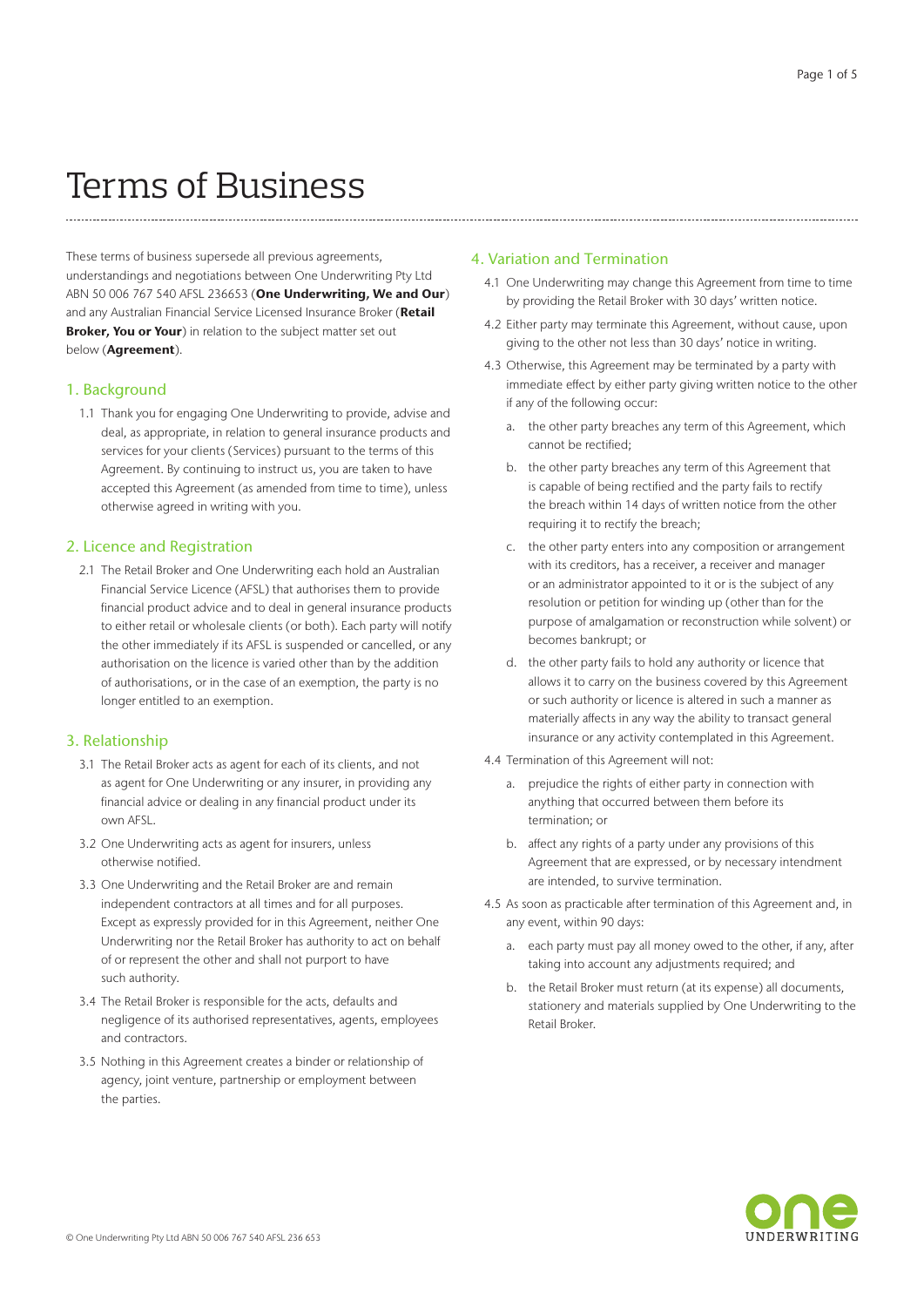# 5. Arranging Insurance

- 5.1 The Retail Broker must, in relation to any new business, alteration, variation or renewal:
	- a. prepare the underwriting information sought by the insurer(s) based solely on information provided by its client;
	- b. provide all necessary advice about the insured's duty of disclosure under the Insurance Contracts Act 1984 (Cth) (ICA) and the consequences of breaching that duty including the insurer(s) remedies for non-disclosure and misrepresentation under the ICA;
	- c. procure its client's approval of all underwriting information before it is provided to One Underwriting;
	- d. provide all necessary professional and financial product advice to its client in connection with the insurances sought to be arranged through One Underwriting,
		- i. the terms and conditions of the relevant policy;
		- ii. the adequacy and suitability of cover for that client's circumstances; and
		- iii. the suitability of the price and the security of the cover;
	- e. provide all necessary assistance to enable One Underwriting to arrange the insurances sought, including obtaining the information required by the insurer(s) from the Retail Broker's
	- f. client within the time period required by One Underwriting; and
	- g. declare and disclose all commissions, fees, charges and other remuneration to its client as required by law. One Underwriting makes the remuneration and benefits disclosures as set out in One Underwriting's Financial Services Guide which can be accessed at https://oneunderwriting. com.au/OneUnderwriting/media/Common/Docs/oneunderwriting-financial-services-guide.pdf (One Underwriting FSG).
- 5.2 The Retail Broker acknowledges that it has each of its client's authority to receive for that client all notices for an insured or intending insured under the ICA and Corporations Act 2001 (Cth) (Corporations Act).

# 6. Closings and Hold Covered

6.1 If the Retail Broker wants to incept or renew (as relevant) an insurance product through One Underwriting, the Retail Broker must, no later than 14 days before the contract of insurance inception date (or an alternate timeframe permitted by One Underwriting in writing), provide written instructions to One Underwriting to accept the contract of insurance, together with all proposal forms (where applicable) and closing instructions from the insured.

- 6.2 If One Underwriting does not receive written acceptance instructions from the Retail Broker in accordance with the above, the insurance product will not be incepted or renewed (as applicable) and in the case of a renewal product, all coverage will cease at the expiry date of that product, unless other arrangements are made and confirmed in writing by One Underwriting.
- 6.3 If One Underwriting becomes liable to any insurer arising out of failure to give notice of expiry in accordance with Section 58 of the ICA, and such failure is due in whole or in part to the failure of the Retail Broker to send the renewal notice to their client as required by any applicable laws after receipt by the Retail Broker of a renewal notice, the Retail Broker must indemnify One Underwriting for any Damage suffered by One Underwriting as a result, provided that the Retail Broker has received the renewal notice within sufficient time for it to be able to reasonably comply with its requirements under this section. The indemnity is reduced proportionally to the extent that One Underwriting has caused or contributed to any such Damage.

# 7. Claims

7.1 The Retail Broker is responsible for all claims notifications for its clients. At the request of the Retail Broker, One Underwriting must provide reasonable assistance to the Retail Broker in notifying the insurer(s) of a claim. The parties acknowledge that One Underwriting has no authority to admit liability on behalf of the insurer, nor to deal with or settle a claim.

## 8. Invoices and GST

- 8.1 The Retail Broker must pay any tax invoices for Premium and any administrative or other charges within 30 days from the date of the invoice issue date.
- 8.2 One Underwriting will pay the Retail Broker commission on Premium written on a gross basis as agreed in writing between the parties in which case any Retail Broker commission and other charges will be identified on the relevant tax invoice. Where it is otherwise agreed that Premium is written on a net basis, the Retail Broker will remit Premium on a net of commission basis. Any change to the Retail Broker commission must be communicated by providing at least 30 days' written notice to the Retail Broker.
- 8.3 Please note that all remuneration referred to in this agreement or in any invoice, unless clearly stated otherwise, is to be treated as exclusive of GST. If anything supplied under or in connection with this Agreement constitutes a taxable supply for the purposes of A New Tax System (Goods and Services Tax) Act 1999 (Cth) (GST Act), the recipient of the supply must, subject to receiving a proper tax invoice, pay to the supplier an additional amount equal to that GST.

1"Damage" means all liabilities, losses, damages, costs and expenses, including legal fees and disbursements and costs of investigation, litigation, settlement, judgment, interest and penalties, but excluding indirect, consequential and special loss or damage.

2 "Premium" means where the insurance is arranged on:

b. a net premium basis, the amount charged to a policyholder by the insurer for general insurance including fire services levies, stamp duty, GST and other government and statutory levies and charges but excluding commission.



a. a gross premium basis, the amount charged to a policyholder by the insurer for general insurance including commission, fire services levies, stamp duty, GST and other government and statutory levies and charges; and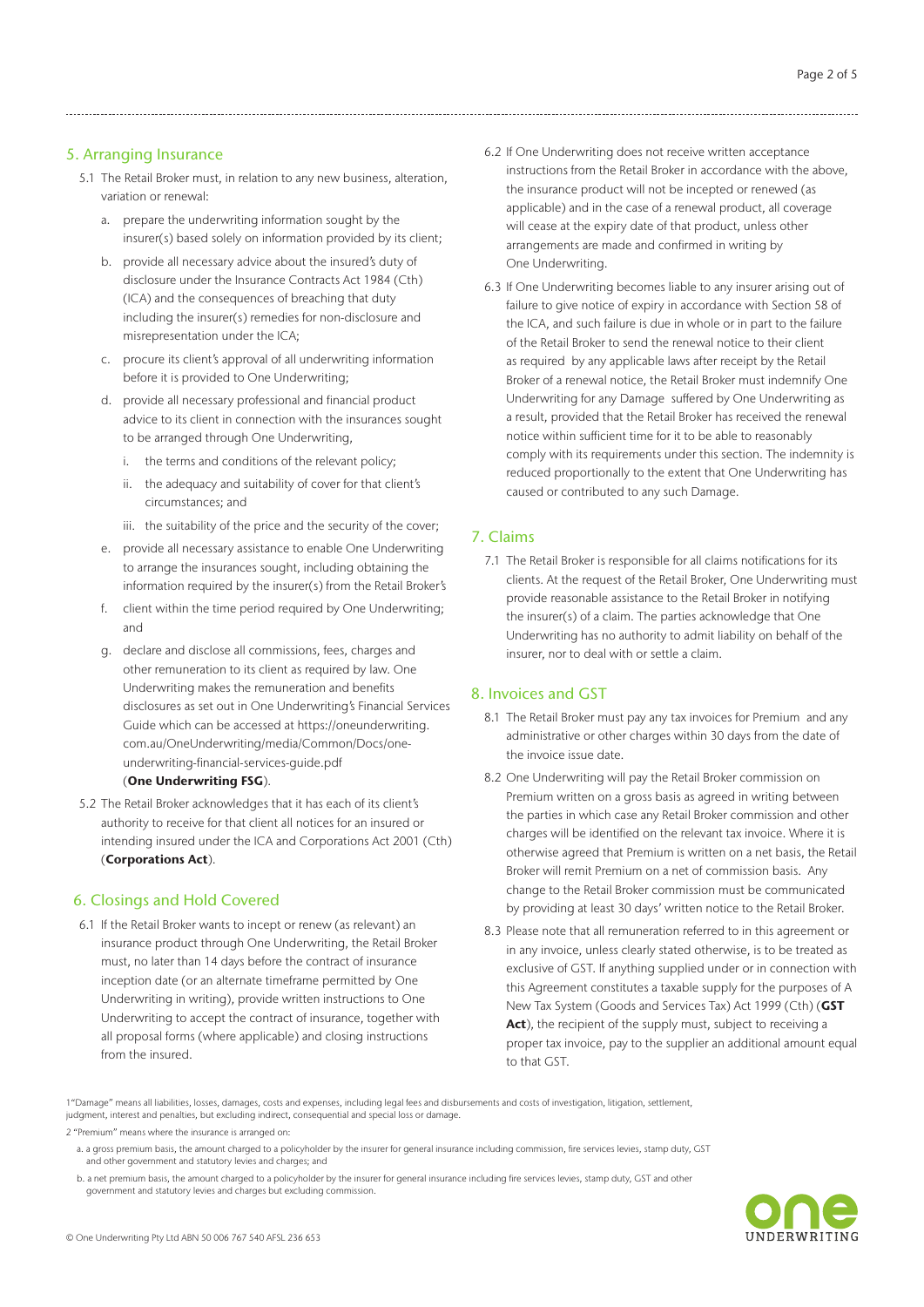## 9. Recipient Created Tax Invoice (RCTI)

- 9.1 One Underwriting may issue recipient created tax invoices (RCTI) to the Retail Broker in accordance with the GST Act in respect of commission payable under this Agreement to that other party (the **Supplier**) and the Supplier must not issue a tax invoice in respect of such supply. One Underwriting agrees to:
	- a. retain an original or copy of the RCTI (and any adjustment note); and
	- b. set out the Supplier's ABN in the RCTI (and any adjustment note).

#### 10. Remuneration

- 10.1 The Retail Broker acknowledges and agrees that One Underwriting will:
	- a. be paid a commission by the relevant insurer(s) on placement of insurance under this Agreement as set out in the One Underwriting FSG; and
	- b. also be entitled to receive a policy administration charge for policy invoicing, Premium collection and remittance and for issuing policies and other administrative work as set out in the relevant tax invoice issued by One Underwriting to the Retail Broker.
- 10.2 The Retail Broker acknowledges and agrees that One Underwriting fully earns its wholesale broker commission, fee and any other remuneration at the time of placement of the relevant insurance and may retain in full all such remuneration in the event of any mid-term cancellation of a policy or future downward adjustment of Premium, unless it has agreed with the Retail Broker to another arrangement in writing. The Retail Broker also agrees that One Underwriting and the insurer may offset such remuneration from any Premium refund the Retail Broker is entitled to.

## 11. Refund of Retail Broker Commission – Where insurance is varied, cancelled or avoided

11.1 If any policy of insurance is varied, cancelled or avoided, the Retail Broker will refund to One Underwriting that part of the Retail Broker commission for payment to the insurer(s) that relates to the proportion of Premium refunded to the client (if any).

#### 12. Retail Broker not to approach insurer directly

12.1 During the currency of this Agreement and for thirteen (13) months after its termination, the Retail Broker must not approach any insurer to which One Underwriting has brokered or placed a risk at the request of the Retail Broker to solicit, create or develop any arrangement for the Retail Broker to broke and place the insurance product covered by this Agreement other than through One Underwriting.

## 13. Ownership of Insurance Business

13.1 During the currency of this Agreement and for thirteen (13) months after its termination, One Underwriting will not make any direct approach to any insured for whom a contract of insurance

has been arranged pursuant to this Agreement for the purpose of selling or issuing any insurance business and will only directly contact an insured where:

- a. One Underwriting is required to do so by law;
- b. the Retail Broker fails to give any notice or disclosure document to the insured that is required by law;
- c. the person makes a claim under the contract of insurance, in which case One Underwriting may liaise with the insured about the claim;
- d. the insured requests One Underwriting do something, in which case One Underwriting may comply with that request,
- e. the Retail Broker is no longer the insurance intermediary for the insured; or
- f. where the insured has advised the Retail Broker in writing that it wishes to deal directly with One Underwriting.
- 13.2 Nothing in this Agreement prevents One Underwriting from marketing its business or products to the general public.

## 14. Indemnity

14.1 The Retail Broker indemnifies One Underwriting for and against all claims, damages, judgments, losses, costs and expenses which are directly or indirectly caused by any act or omission or breach of this Agreement. This clause survives termination.

## 15. Confidentiality

- 15.1 Each party acknowledges that the other party's confidential information is valuable to that other party and must, to the extent it is within its control and except as otherwise required by this Agreement, keep the other party's confidential information secret and preserve its confidential nature. Each party authorises the other to disclose its confidential information to its (re)insurers, actuaries, auditors, professional agents and advisors and any related bodies corporate. Confidential information does not include information:
	- a. which is in or becomes part of the public domain other than through breach of this Agreement or an obligation of confidence owed to the discloser; which the recipient can prove by contemporaneous written documentation was:
		- i. already known to it at the time of disclosure by the discloser (unless such knowledge arose from disclosure of information in breach of an obligation of confidentiality);
		- ii. independently developed by the recipient without reference to the confidential information of the discloser; or
		- iii. which the recipient acquires from a source other than the discloser or any of its representatives where such source is entitled to disclose it on a non-confidential basis. This clause survives the termination of this Agreement.

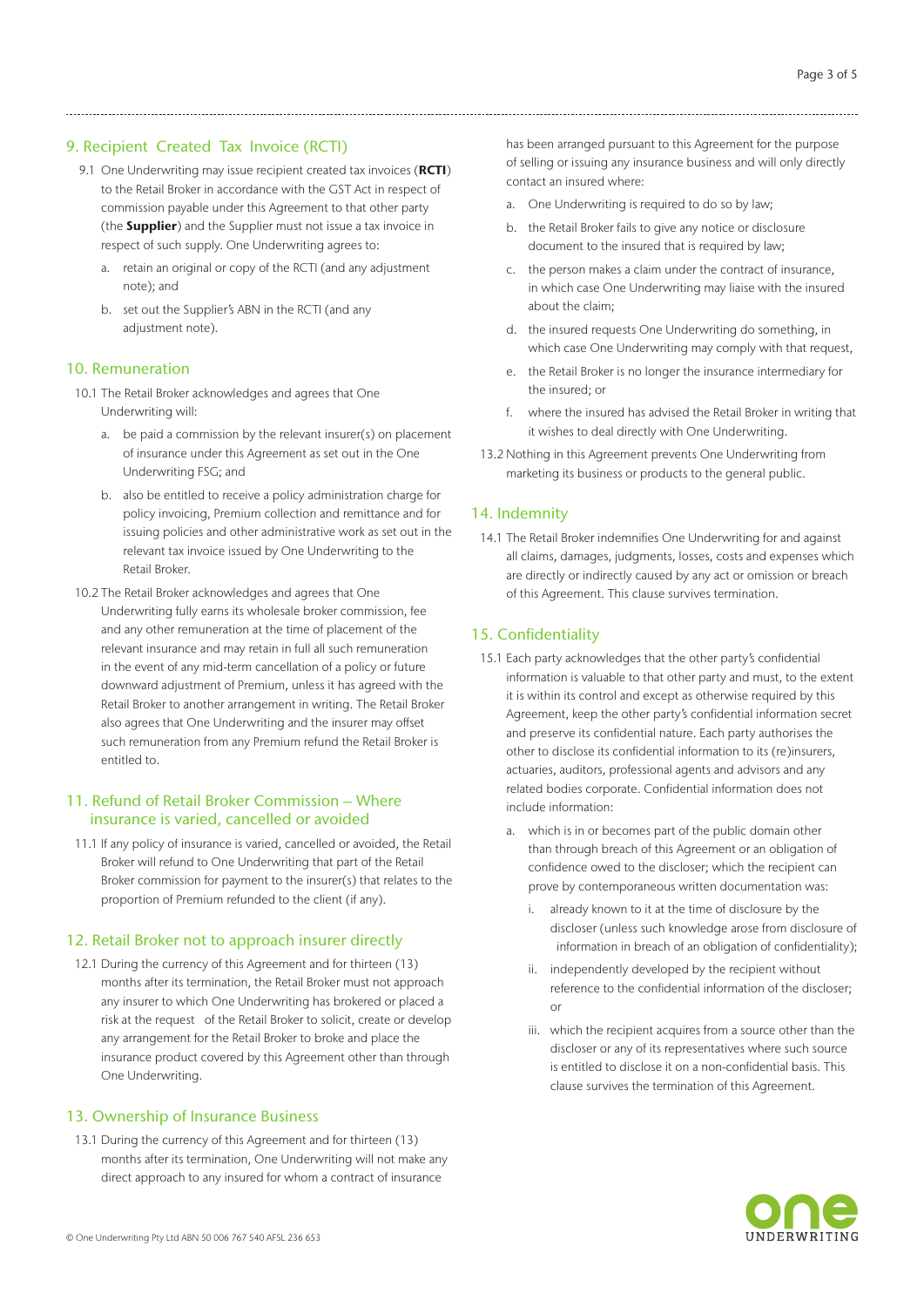## 16. Intellectual Property

16.1 The parties agree that nothing in this Agreement transfers ownership in, or otherwise grants any rights in, any intellectual property rights of a party. This clause survives the termination.

# 17. Privacy

- 17.1 Each party agrees to comply with the Privacy Act 1988 (Cth) (**Privacy Act**) and any other applicable privacy or data protection laws regulating the collection, storage, use and disclosure of "personal information" as defined under the Privacy Act, including the Spam Act 2003 (Cth) and Do Not Call Register Act 2006 (Cth) and do all that is reasonably needed on each of our parts to enable the other to comply with them.
- 17.2 The Retail Broker must ensure that it has obtained all necessary consents so that all personal information disclosed by the Retail Broker to the One Underwriting may be collected, collated, used and distributed in accordance with this Agreement and One Underwriting's Privacy Policy (http://www.oneunderwriting.com. au/privacy-policy.aspx).

## 18. Electronic Communication

18.2 One Underwriting may correspond with the Retail Broker by electronic communications unless you instruct us not to do so. Electronic communications are not always secure and may be read, copied, lost or interfered with in transit. One Underwriting is not responsible for any of the risks associated with electronic communication, including loss of data.

#### 19. Dispute Resolution

- 19.1 The parties must attempt in good faith to resolve any dispute between them in connection with this Agreement by negotiation.
- 19.2 If any dispute cannot be resolved by negotiations between the parties within 10 days or such further period as the parties agree is appropriate, then within the following 10 days, the parties must seek to agree on procedural rules and a timetable for resolving the dispute through mediation by a mediator agreed upon by the parties, or if the parties cannot agree, a mediator appointed by the Australian Commercial Disputes Centre or any body which replaces it.
- 19.3 A party may not commence court proceedings or arbitration (other than an urgent interlocutory application) relating to any dispute arising from this Agreement unless that party has complied with the above.

## 20. International Trade Sanctions

20.1 One Underwriting follows a global policy regarding compliance with international trade sanctions laws (the TS Policy) including those administered in the United States by the Office of Foreign Asset Control (OFAC). Compliance with the TS Policy is mandatory for all One Underwriting staff worldwide,

and no exceptions to the TS Policy are permitted under any circumstances. In summary, the TS Policy may apply to certain transactions related to countries including Cuba, Syria, Crimea, Sudan, Iran, and, North Korea (collectively known as Restricted Territories), restrictions under Australian sanctions regimes or designated or sanctioned parties, including OFAC Specially Designated Nationals (SDNs). The Restricted Territories under the TS Policy may be subject to change in line with international trade restrictions.

- 20.2 If the Retail Broker becomes aware that any of its business dealings connected with this Agreement:
	- a. involve a Restricted Territory;
	- b. involve a designated or sanctioned party (including a SDN or a
	- c. designated person or entity under Australian law); or
	- d. are otherwise subject to trade restrictions under Relevant Laws<sup>3</sup>.

the Retail Broker must tell us immediately. Where One Underwriting becomes aware that a transaction is contrary to the TS Policy, then One Underwriting may not act with respect to a part of the transaction (whether it involves a placement, renewal, variation of an insurance contract, payment, processing or any other service) or at all.

#### 21. Bribery and Corruption

21.1 Each party agrees to maintain appropriate policies and procedures designed to ensure that no acts of bribery or corruption take place. Any breach of Relevant Laws by either party will entitle the other party to terminate this Agreement immediately.

## 22. Use of Non-personal Data and Information

- 22.1 The Aon Group may provide analytics, consulting and other services to its clients based on the non-personal data the Aon Group collects from you, and your related parties, as part of our engagement with you (Collected Data).
- 22.2 These services may include: (i) providing our clients with customised services and recommendations; (ii) identifying client opportunities; (iii) optimising and improving our products, services and operations; (iv) creating industry reports, conducting benchmarking and undertaking market research; (v) providing and developing analytical solutions; (vi) performing statistical, financial and risk modelling, among other services. Aon Group members may earn compensation for providing such services to their clients, service providers, (re)insurers and other business partners.
- 22.3 For the purpose of this clause, "Aon Group" means the Aon group of entities worldwide, being Aon PLC, Aon's ultimate parent company, and all its subsidiaries, related/associated companies, affiliates as well as joint ventures of such subsidiaries, related/ associated companies and affiliates.

 3"Relevant Laws" means all relevant statutes, regulations and laws, including but not limited to the Corporations Act 2001 (Cth), the ICA, the Australian Securities and Investments Commission Act 2001 (Cth), the Competition and Consumer Act 2010 (Cth), the State Fair Trading Act equivalents, the Privacy Act and any other requirements of any laws or the Australian Prudential Regulation Authority, the Australian Securities and Investments Commission or any other legislative or government body which must be complied with in order to avoid a penalty and any codes of practice or external dispute resolution scheme to which the parties may subscribe or be bound by from time to time.

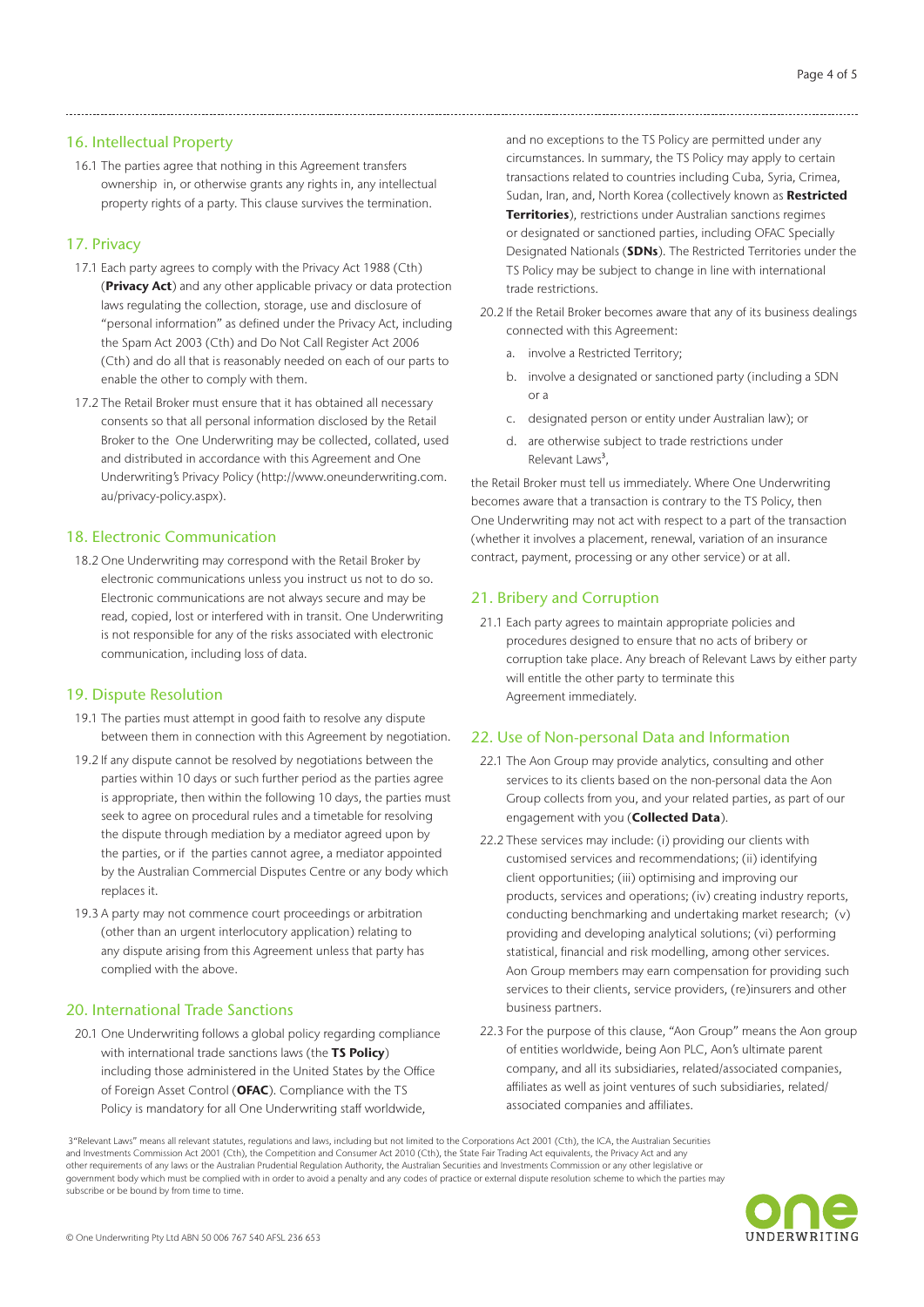#### 23. General

- 23.1 Both parties agree to comply with all Relevant Laws.
- 23.2 Each party must not change printed material supplied by the other party (including but not limited to marketing material such as brochures, advertisements, articles, editorials, posters, insurance documents such as proposals, policy wordings, certificates of insurance and certificates of currency) without the written consent of that party.

- 23.3 If any part of the Agreement is or becomes invalid, unlawful or unenforceable, it will be read down or interpreted and enforced to the extent permissible or if this is not possible, it will be severed and the remainder of the Agreement will remain unaffected.
- 23.4 New South Wales law governs our agreement and the New South Wales courts have exclusive jurisdiction.
- 23.5 No rule of construction applies to the disadvantage of a party because that party was responsible for the preparation of, or seeks to rely on, the Agreement or any part of it.
- 23.6 Neither party can assign, charge or otherwise deal with its rights and obligations under this Agreement without the prior written consent of the other party (except to a "related body corporate" (as defined in the Corporations Act) by providing 30 days written notice to the other party).
- 23.7 Any notice under this Agreement must be in writing and if sent to the last known address, facsimile number or e-mail address of the party. Each of the parties will give notice to the other of any change of address, telephone and facsimile numbers and e-mail address as soon as practicable after such change.